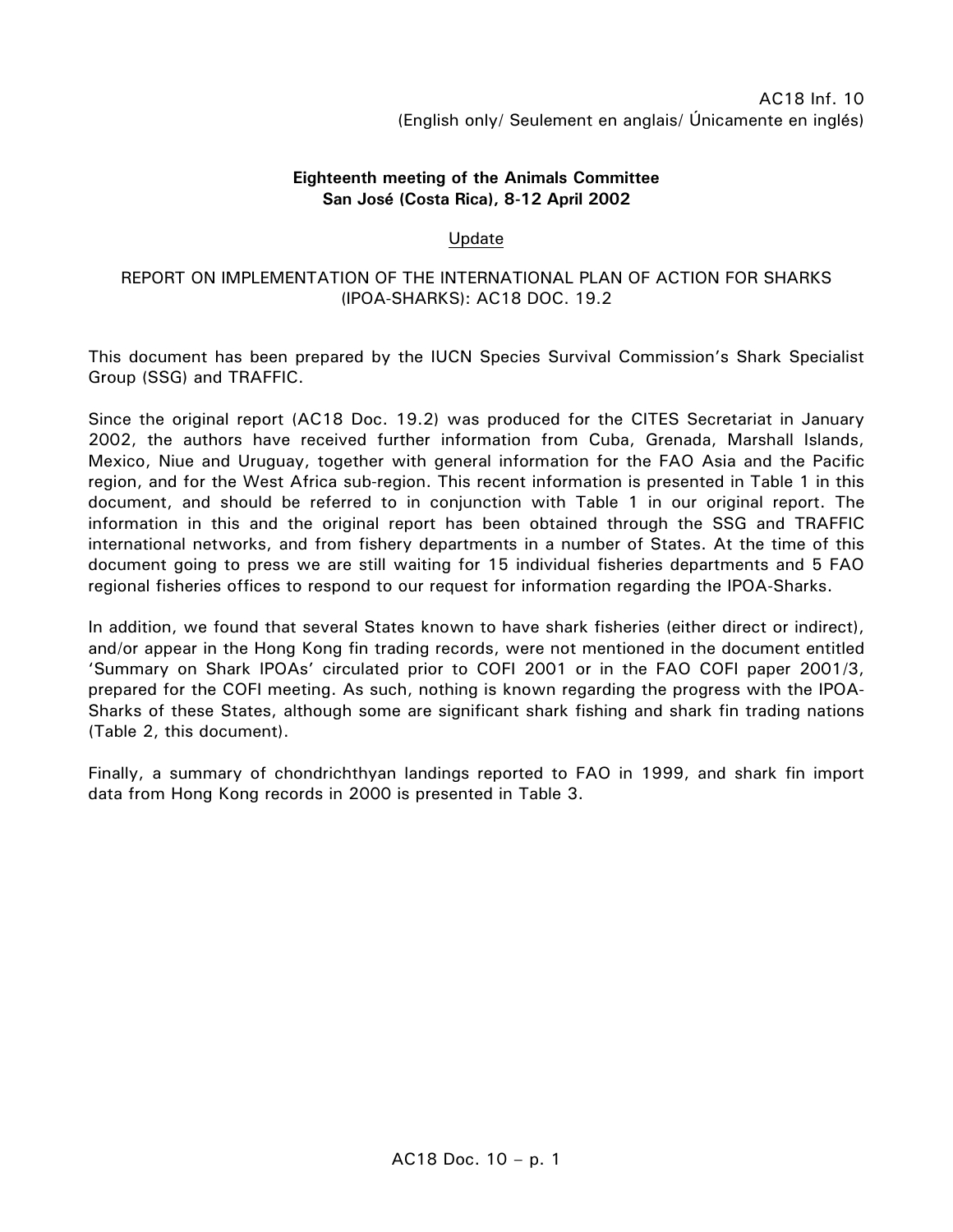## **Table 1. Updated information on IPOA-Sharks implementation**

| <b>Country</b>                                                                                                                                                                     | <b>Situation in March 2002</b>                                                                                                                                                                                                                                    |                                                                                                                                                       |  |  |
|------------------------------------------------------------------------------------------------------------------------------------------------------------------------------------|-------------------------------------------------------------------------------------------------------------------------------------------------------------------------------------------------------------------------------------------------------------------|-------------------------------------------------------------------------------------------------------------------------------------------------------|--|--|
|                                                                                                                                                                                    | <b>SAR</b>                                                                                                                                                                                                                                                        | <b>NPOA</b>                                                                                                                                           |  |  |
| Cuba <sup>1</sup>                                                                                                                                                                  | A yearly SAR is prepared                                                                                                                                                                                                                                          | No                                                                                                                                                    |  |  |
| $G$ renada $2$                                                                                                                                                                     | No                                                                                                                                                                                                                                                                | No                                                                                                                                                    |  |  |
| Marshall Islands                                                                                                                                                                   | No information                                                                                                                                                                                                                                                    | A draft document has been prepared: 'Assistance<br>in formulating a NPOA-Sharks and Seabirds in the<br>Republic of the Marshall Islands <sup>73</sup> |  |  |
| Mexico <sup>4</sup>                                                                                                                                                                | No                                                                                                                                                                                                                                                                | Have a draft document as a basis for the NPOA.                                                                                                        |  |  |
| Niue <sup>5</sup>                                                                                                                                                                  | No                                                                                                                                                                                                                                                                | No                                                                                                                                                    |  |  |
| Uruguay <sup>6</sup>                                                                                                                                                               | N <sub>o</sub>                                                                                                                                                                                                                                                    | No, but planned for this year                                                                                                                         |  |  |
| Asia and the Pacific Region'<br>(Bangladesh, Camobodia,<br>China, India, Indonesia,<br>Malaysia, Myanmar, Pakistan,<br>Republic of Korea, Sri Lanka,<br>Taiwan, Thailand, Vietnam) | No, although SEAFDEC in<br>Malaysia are developing a<br>research project on biology and<br>conservation of sharks which<br>may form basis to SAR.<br>[In Indonesia, studies have been]<br>carried out in 2000-01 on shark<br>biology and fisheries.] <sup>8</sup> | No                                                                                                                                                    |  |  |
| West Africa Sub-Region <sup>9</sup> (The<br>Gambia, Cape Verde, Guinea,<br>Guinea Bissau, Mauritania and<br>Senegal)                                                               | No                                                                                                                                                                                                                                                                | Sub-region NPOA officers to meet in March 2002<br>to study the NPOAs and prioritise actions                                                           |  |  |

<sup>&</sup>lt;sup>1</sup> Lic.Leonel Espinosa Diaz, MIP, Cuba

<sup>2</sup> Paul E.Phillip, Fisheries Officer, Grenada

<sup>&</sup>lt;sup>3</sup> Mike McCoy, Gillett Preston and Associates, Hawaii

<sup>4</sup> Leonardo Castillo, CICESE, Mexico

<sup>5</sup> B.Pasisi, Government Fisheries Advisor, Niue

<sup>6</sup> Andres Domingo, DINARA, Uruguay

<sup>7</sup> Veravat Hongskul, Senior Fishery Officer, FAO Asia and the Pacific.

<sup>8</sup> J.Widodo, Indonesia.

<sup>9</sup> Mathieu Ducrocq, FIBA, Mauritania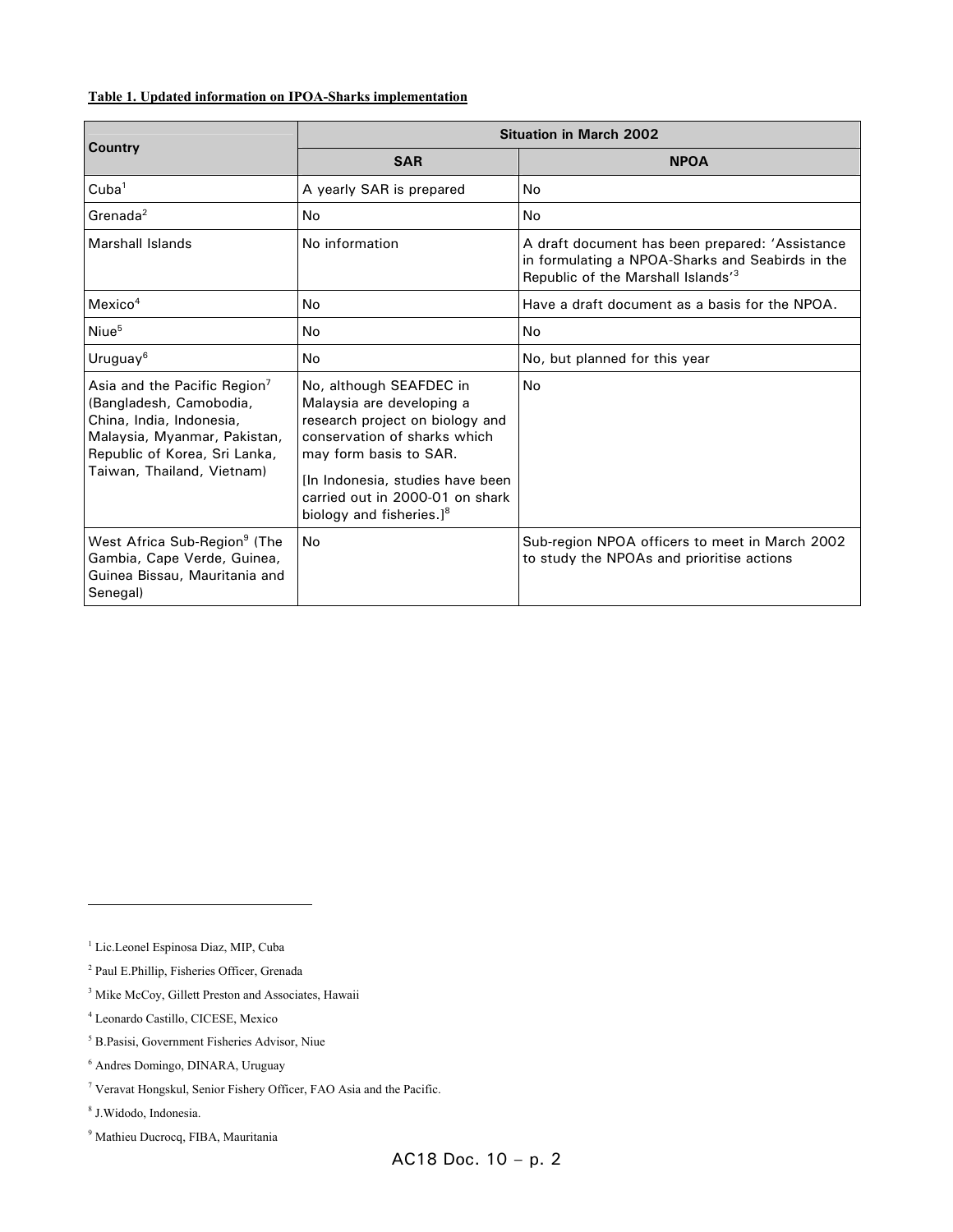Table 2. Shark fishing and/or shark fin trading States which do not appear in the COFI 2001 documents regarding progress on implementation of the IPOA-Sharks

| Shark fishing or shark fin trading<br>States which do not appear in the<br>COFI 2001 documents | <b>States reporting</b><br>chondrichthyan landings to<br>FAO (1999) | <b>States importing fins to Hong</b><br>Kong (2000) |
|------------------------------------------------------------------------------------------------|---------------------------------------------------------------------|-----------------------------------------------------|
| <b>Africa NES</b>                                                                              | No                                                                  | Yes                                                 |
| Albania                                                                                        | Yes                                                                 | <b>No</b>                                           |
| Algeria                                                                                        | Yes <sup>*</sup>                                                    | No                                                  |
| Bahamas                                                                                        | $Yes+$                                                              | <b>No</b>                                           |
| Bahrain                                                                                        | No                                                                  | Yes                                                 |
| <b>Belize</b>                                                                                  | Yes                                                                 | Yes                                                 |
| Bermuda                                                                                        | $Yes+$                                                              | No                                                  |
| <b>British Virgin Islands</b>                                                                  | $Yes+$                                                              | <b>No</b>                                           |
| <b>Bulgaria</b>                                                                                | $Yes+$                                                              | <b>No</b>                                           |
| <b>Channel Islands</b>                                                                         | Yes                                                                 | No                                                  |
| Chile                                                                                          | Yes <sup>*</sup>                                                    | $Yes$ <sup>#</sup>                                  |
| Cook Islands                                                                                   | $Yes+$                                                              | No                                                  |
| Croatia                                                                                        | Yes                                                                 | No                                                  |
| Czech R                                                                                        | No                                                                  | Yes                                                 |
| El Salvador                                                                                    | $Yes+$                                                              | Yes                                                 |
| Equatorial Guinea                                                                              | Yes                                                                 | <b>No</b>                                           |
| Estonia                                                                                        | $Yes+$                                                              | No                                                  |
| Faeroe Islands                                                                                 | Yes                                                                 | No                                                  |
| Falkland Is. (Malvinas)                                                                        | Yes                                                                 | No                                                  |
| French Polynesia                                                                               | Yes                                                                 | No                                                  |
| Gabon                                                                                          | Yes <sup>*</sup>                                                    | Yes                                                 |
| Gaza Strip (Palestine)                                                                         | $Yes+$                                                              | No                                                  |
| Georgia                                                                                        | Yes                                                                 | No                                                  |
| Guatemala                                                                                      | Yes                                                                 | Yes                                                 |
| Guyana                                                                                         | No                                                                  | Yes                                                 |
| Hong Kong SAR                                                                                  | Yes                                                                 | No                                                  |
| Insular Spain                                                                                  | No                                                                  | Yes                                                 |
| Isle of Man                                                                                    | $Yes+$                                                              | No                                                  |
| Israel                                                                                         | $Yes+$                                                              | No                                                  |
| Kiribati                                                                                       | Yes <sup>*</sup>                                                    | Yes                                                 |
| Lebanon                                                                                        | $Yes+$                                                              | No                                                  |
| Liberia                                                                                        | Yes <sup>*</sup>                                                    | No                                                  |
| Maldives                                                                                       | Yes <sup>*</sup>                                                    | Yes                                                 |

∗ States with chondrichthyan landings >1000t reported to FAO in 1999

 $\overline{a}$ 

<sup>+</sup> States with chondrichthyan landings <100t reported to FAO in 1999

<sup>#</sup> States for which Hong Kong fin import data (2000) is recorded as >20,000kg dry wt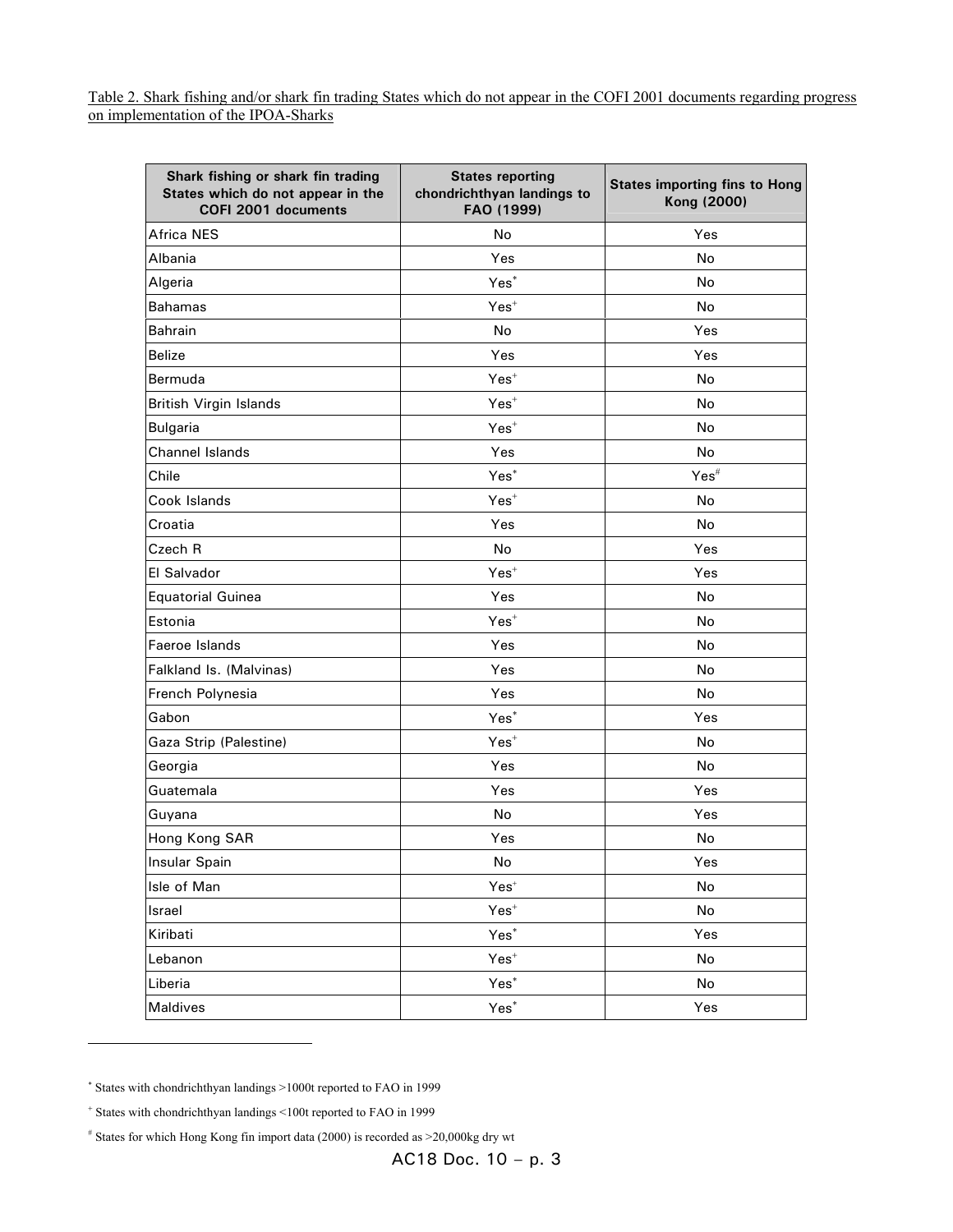| Shark fishing or shark fin trading<br>States which do not appear in the<br>COFI 2001 documents | <b>States reporting</b><br>chondrichthyan landings to<br>FAO (1999) | <b>States importing fins to Hong</b><br>Kong (2000) |
|------------------------------------------------------------------------------------------------|---------------------------------------------------------------------|-----------------------------------------------------|
| Malta                                                                                          | $Yes+$                                                              | <b>No</b>                                           |
| Martinique                                                                                     | Yes                                                                 | No                                                  |
| Mauritania <sup>¢</sup>                                                                        | $Yes+$                                                              | $Yes$ #                                             |
| Mozambique                                                                                     | No                                                                  | Yes                                                 |
| Nicaragua                                                                                      | No                                                                  | Yes                                                 |
| Oman                                                                                           | Yes <sup>*</sup>                                                    | $Yes$ #                                             |
| Papua New Guinea                                                                               | No                                                                  | Yes                                                 |
| Puerto Rico                                                                                    | $Yes+$                                                              | Yes                                                 |
| Qatar                                                                                          | No                                                                  | Yes                                                 |
| <b>Russian Federation</b>                                                                      | Yes <sup>*</sup>                                                    | No                                                  |
| Saint Lucia                                                                                    | $Yes+$                                                              | <b>No</b>                                           |
| Sao Tome and Principe                                                                          | Yes                                                                 | No                                                  |
| Saudi Arabia                                                                                   | Yes                                                                 | <b>No</b>                                           |
| Singapore                                                                                      | Yes                                                                 | $Yes$ <sup>#</sup>                                  |
| Slovenia                                                                                       | $Yes+$                                                              | <b>No</b>                                           |
| Solomon Islands                                                                                | $Yes+$                                                              | Yes                                                 |
| St. Pierre and Miquelon                                                                        | $Yes+$                                                              | No                                                  |
| Swaziland                                                                                      | No                                                                  | Yes                                                 |
| Tanzania, United Rep. of                                                                       | Yes <sup>*</sup>                                                    | $Yes$ <sup>#</sup>                                  |
| Togo                                                                                           | Yes                                                                 | $Yes$ <sup>#</sup>                                  |
| <b>Trinidad and Tobago</b>                                                                     | Yes                                                                 | $Yes$ <sup>#</sup>                                  |
| Uganda                                                                                         | <b>No</b>                                                           | Yes                                                 |
| Ukraine                                                                                        | Yes                                                                 | Yes                                                 |
| <b>United Arab Emirates</b>                                                                    | Yes <sup>*</sup>                                                    | $Yes$ <sup>#</sup>                                  |
| US Oceania                                                                                     | No                                                                  | $Yes$ <sup>#</sup>                                  |
| Venezuela                                                                                      | Yes <sup>*</sup>                                                    | $Yes$ <sup>#</sup>                                  |
| W Samoa                                                                                        | No                                                                  | Yes                                                 |
| Yemen                                                                                          | Yes*                                                                | $Yes$ <sup>#</sup>                                  |
| Yugoslavia, Fed. Rep. of                                                                       | $Yes+$                                                              | No                                                  |

∗ States with chondrichthyan landings >1000t reported to FAO in 1999

+ States with chondrichthyan landings <100t reported to FAO in 1999

# States for which Hong Kong fin import data (2000) is recorded as >20,000kg dry wt

φ Note, Mauritania is part of the West Africa Sub-Region group (see Table 1)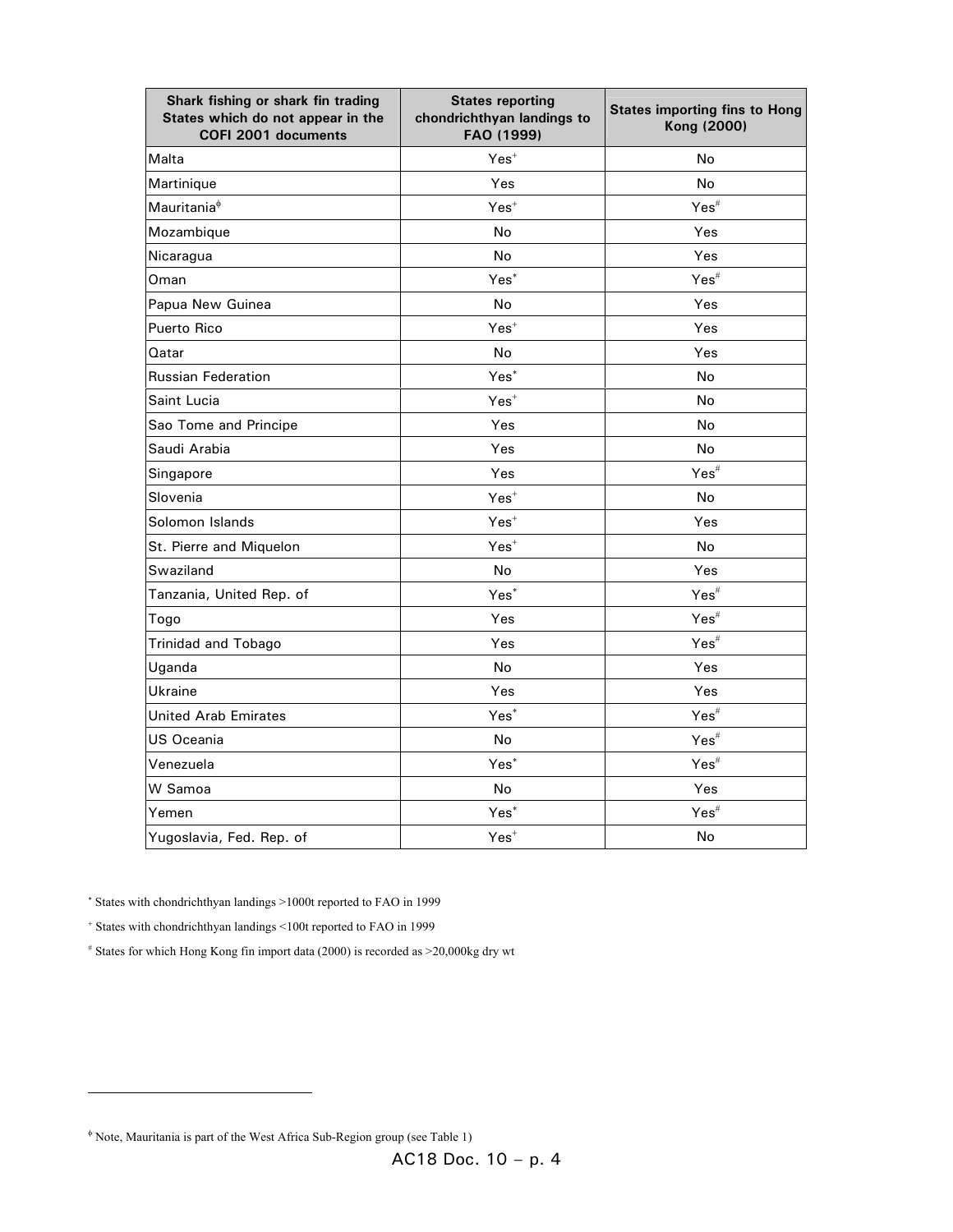| Table 3. Chondrichthyan landings reported to FAO in 1999 and shark fins imported by Hong Kong in 2000 |  |  |  |  |  |  |
|-------------------------------------------------------------------------------------------------------|--|--|--|--|--|--|
|-------------------------------------------------------------------------------------------------------|--|--|--|--|--|--|

| <b>State</b>             | <b>Landings</b><br>(t) | <b>Fin imports</b><br>(kg dry wt) |
|--------------------------|------------------------|-----------------------------------|
| <b>Africa NES</b>        |                        | 1,490                             |
| Albania                  | 120                    |                                   |
| Algeria                  | 1,061                  |                                   |
| Angola                   | 1,399                  | 1,451                             |
| Argentina                | 27,517                 | 41,118                            |
| Australia                | 10,236                 | 52,963                            |
| Australia & Oceania      |                        | 6,045                             |
|                          |                        |                                   |
| <b>Bahamas</b>           | 1                      |                                   |
| <b>Bahrain</b>           |                        | 362                               |
| Bangladesh               |                        | 42,053                            |
| <b>Barbados</b>          | 10                     |                                   |
| Belgium                  | 1,720                  |                                   |
| Belize                   | 519                    | 16,291                            |
| Benin                    | 110                    |                                   |
| Bermuda                  | 24                     |                                   |
| <b>Brazil</b>            | 17,820                 | 185,654                           |
| British Virgin Islands   | 1                      |                                   |
| Bulgaria                 | 25                     |                                   |
| Cameroon                 | 297                    |                                   |
| Canada                   | 11,122                 | 56,079                            |
| Channel Islands          | 284                    |                                   |
| Chile                    | 4,595                  | 30,275                            |
| China                    | 378                    | 60,629                            |
|                          | 300                    |                                   |
| China, Hong Kong SAR     |                        |                                   |
| Colombia                 | 389                    | 18,131                            |
| Congo, Republic of       | 470                    | 24,012                            |
| Cook Islands             | 30                     |                                   |
| Costa Rica               | 3,616                  | 120,083                           |
| Côte d'Ivoire            | 265                    |                                   |
| Croatia                  | 121                    |                                   |
| Cuba                     | 2,847                  |                                   |
| Cyprus                   | 4                      |                                   |
| Czech R                  |                        | 718                               |
| Denmark                  | 300                    |                                   |
| Dominican Republic       | 134                    |                                   |
| Ecuador                  |                        | 131,364                           |
| Egypt                    | 1,565                  | 5,509                             |
| El Salvador              | 51                     | 9,338                             |
| <b>Equatorial Guinea</b> | 910                    |                                   |
|                          |                        |                                   |
| Eritrea                  | 44                     |                                   |
| Estonia                  | 2                      |                                   |
| Faeroe Islands           | 723                    |                                   |
| Falkland Is. (Malvinas)  | 314                    |                                   |
| Fiji                     |                        | 43,116                            |
| France                   | 23,323                 | 3,467                             |
| French Polynesia         | 427                    |                                   |
| Gabon                    | 2,191                  | 7,864                             |
| Gambia                   | 630                    | 15,065                            |
| Gaza Strip (Palestine)   | 35                     |                                   |
| Georgia                  | 110                    |                                   |
| Germany                  | 382                    |                                   |
| Ghana                    | 4,867                  | 506                               |
|                          | 1,625                  |                                   |
| Greece                   |                        |                                   |